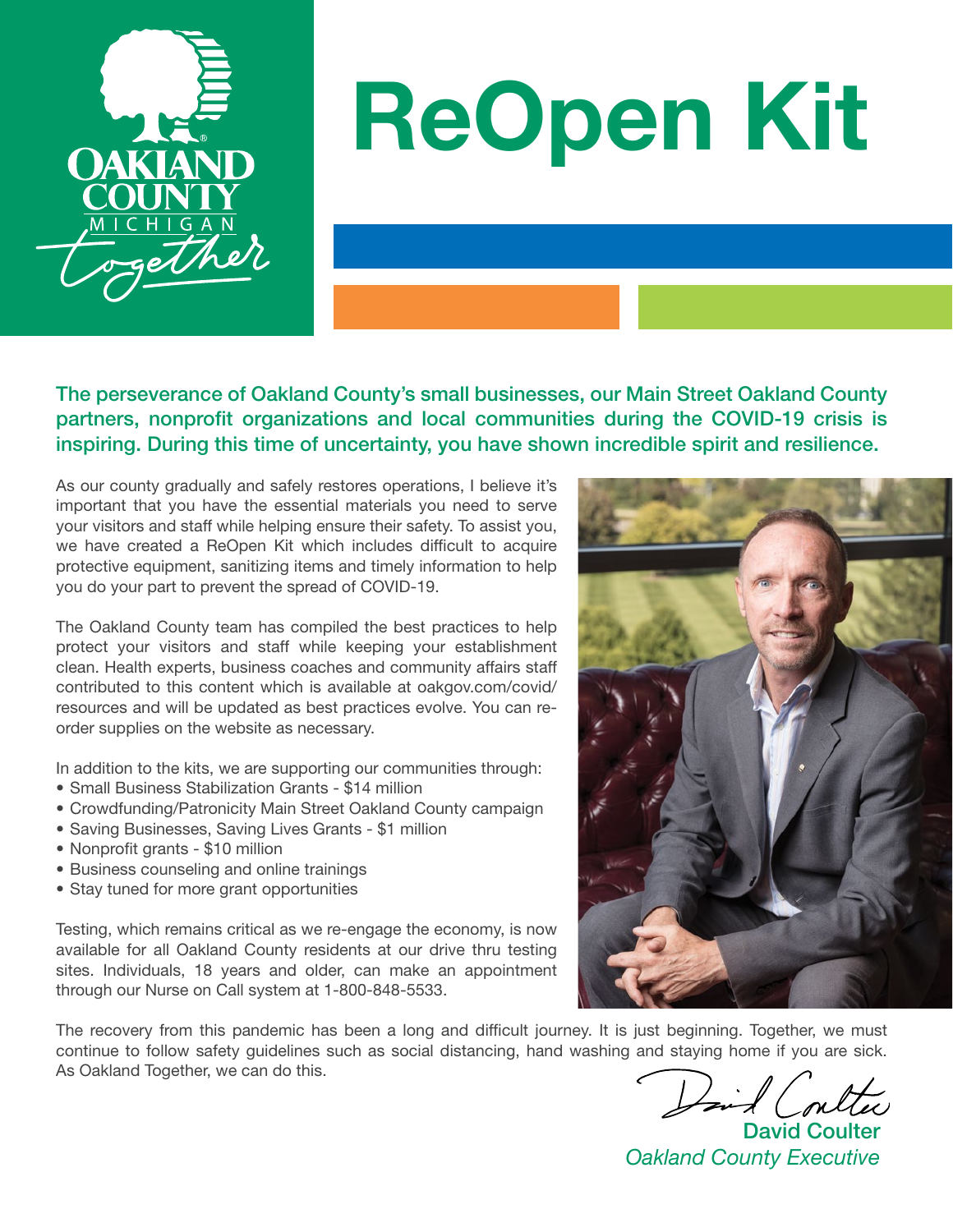## OAKLAND COUNTY COVID-19 ReOpen Kit

Oakland County created the COVID-19 Reopen Kit to provide small business owners, local communities, nonprofit and faithbased leaders with materials and guidelines to help resume activities safely in this new environment caused by the pandemic.

The Kit is a made up of:

- 1. Digital COVID-19 toolkit
- 2. Physical tote of personal protection equipment (PPE) and disinfecting supplies

"Getting our residents back to work is one of our top priorities as the economy begins to reopen and businesses resume operations safely," Oakland County Executive David Coulter said. "This isn't about ensuring you follow the rules; it's about doing our best to protect our fellow employees and clients, which also means we are protecting our families and those that are most vulnerable. As Oakland Together, we can come back safely and serve the community that we love."

### Digital COVID-19 Toolkit

Visit [OAKGOV.COM/COVID/RESOURCES](http://OAKGOV.COM/COVID/RESOURCES ) to access useful information to reopen your business or organization.

The Oakland County Health Division works closely with health care providers, the Michigan Department of Health and Human Services (MDHHS) and Centers for Disease Control and Prevention (CDC) to respond to the COVID-19 pandemic.

Our webpages include the following resources for you and your employees for staying healthy and preventing illness:

### Industry Specific Information

- Healthy entry
- Distancing
- How to set standards for safety in your business
- Disinfecting surfaces
- Cleaning standards for kitchens, bathrooms and public spaces
- Resources

### Employee Health Screening and Training

- Hand washing
- Personal protective equipment
- Partnering to prevent the spread of COVID-19

These resources also share the most current Oakland County Health Orders and provide links to trusted websites for additional best practice resources.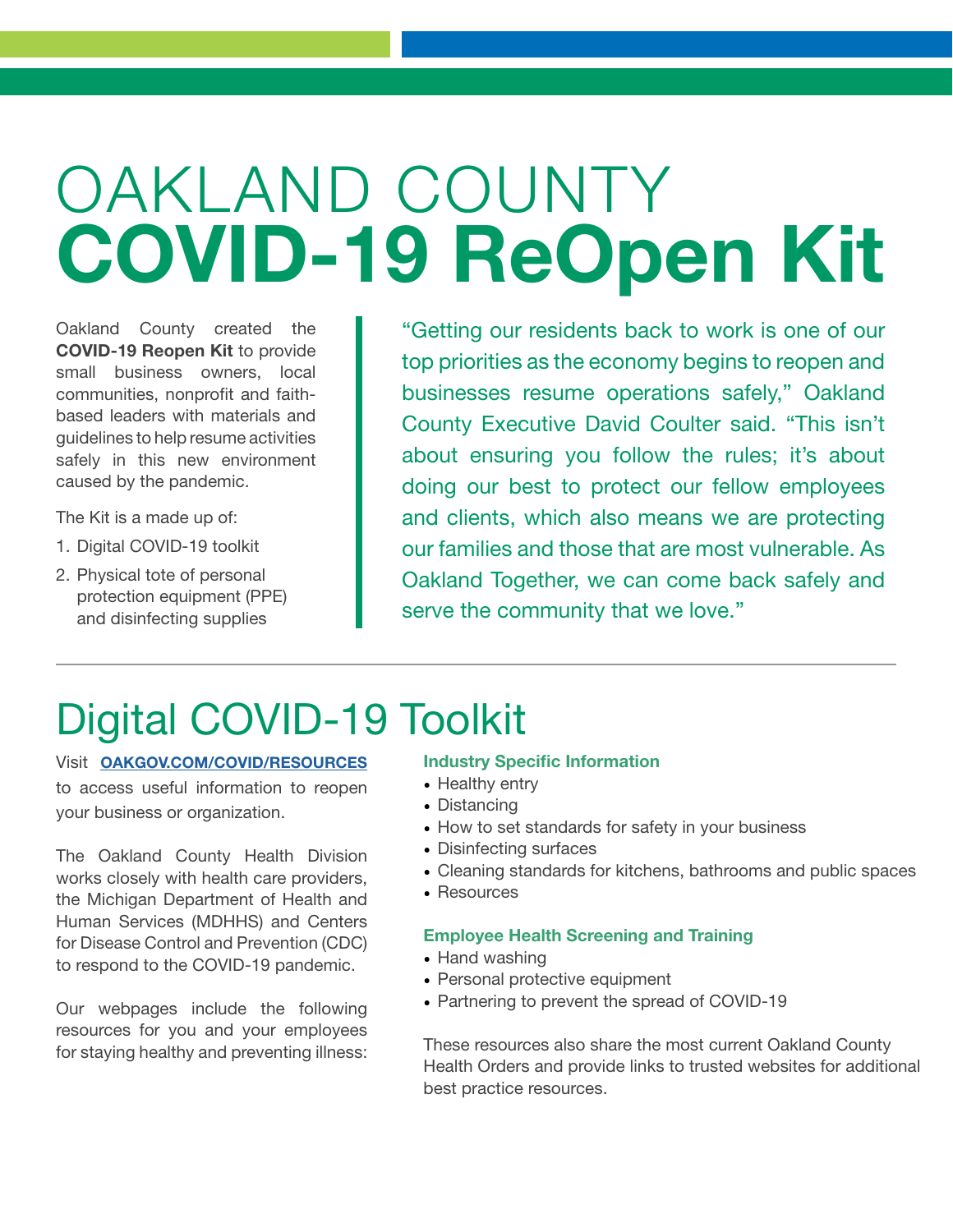### Supplies & Tips

As the governor's orders expire and we begin a phased reopening of our local economy, use this information to help you, your employees and visitors stay safe and protect the community from the spread of COVID-19. Thank you for washing your hands, sanitizing surfaces, wearing a mask and social distancing.



### STOP THE SPREAD OF GERMS Facial Coverings/Masks

They should cover your mouth and nose and should be worn when there is face-to-face interaction or when having contact with goods the public purchases. Maintain six feet between yourself and others. A cloth face cover is not a substitute for social distancing. Cloth facemasks could include bandanas, scarves and other homemade face coverings. Wash regularly in a washing machine.

### Hand Sanitizer

Use good personal hygiene practices. Wash your hands often with soap and warm water for 20 seconds. If soap and water are not available, use an alcohol-based hand sanitizer with at least 60 percent alcohol.

### **Thermometer**

Infrared, no-touch thermometers are helpful when conducting staff screening for COVID-19 symptoms. Staff Screening Checklist form is found at [OAKGOV.COM/COVID/RESOURCES.](http://OAKGOV.COM/COVID/RESOURCES)



### CLEANING & DISINFECTING HARD SURFACES

#### **Gloves**

Gloves, sanitizer, and disinfectant wipes should be used to clean and sanitize commonly used areas, including doorknobs/handles, counters and tabletops.

What should be used to clean and disinfect hard surfaces? When a surface is visibly dirty, wash with a general household cleaner (soap or detergent). Rinse with water and follow with a disinfectant. When a surface is not visibly dirty, clean with a commercial product that is both a detergent (cleans) and a disinfectant (kills germs). Wear disposable gloves. Make sure the disinfectant product you choose is registered with the U.S. Environmental Protection Agency (EPA) and includes an EPA registration number on it. Detailed information about disinfecting hard surfaces may be found on [OAKGOV.COM/COVID/RESOURCES.](http://OAKGOV.COM/COVID/RESOURCES)



### **COMMUNICATION** "We Care About Your Safety" Poster

Hang posters with maximum visibility to promote your reopening and to demonstrate the proactive steps you are taking to protect your employees and clients/patrons from the spread of COVID-19.

Additional posters may be downloaded and printed from [OAKGOV.COM/COVID/RESOURCES.](http://OAKGOV.COM/COVID/RESOURCES)

### "Stay Safe Six Feet Apart" Floor Clings

Assess store layout and modify high traffic areas (i.e. checkout lines, pharmacy counter etc.) to create six feet of space between people:

- Signage asking people to remain at least six feet apart from others
- Mark floors of checkout lines with floor clings or tape for six foot spacing between customers. The enclosed floor clings are made with removeable adhesive to prevent damage to surfaces.
- Promote curbside pickup, delivery and online services

### Community Resources Flyer

This resource flyer is available for you to share with your employees, customers and patrons. Additional flyers may be downloaded and printed from [OAKGOV.COM/COVID/RESOURCES.](http://OAKGOV.COM/COVID/RESOURCES)

### Plastic Toolkit Tote

Use the tote to store your reopening supplies and staff screening checklists. A reference sticker with useful Oakland County contact information is on the tote's side:

- For more information visit: [OakGov.com/COVID](http://OakGov.com/COVID)
- COVID-19 Questions: (248) 858-1000
- Nurse on Call: 1-800-848-5533
- Business Counseling: (248) 858-0783

Even as restrictions ease, please continue protecting yourself as we monitor for any increased exposure risk in our area. In the coming weeks, we will send periodic email updates with information about Oakland County Health Orders, small business resources or COVID-19 developments that may affect your business.

### We'll get through this together.